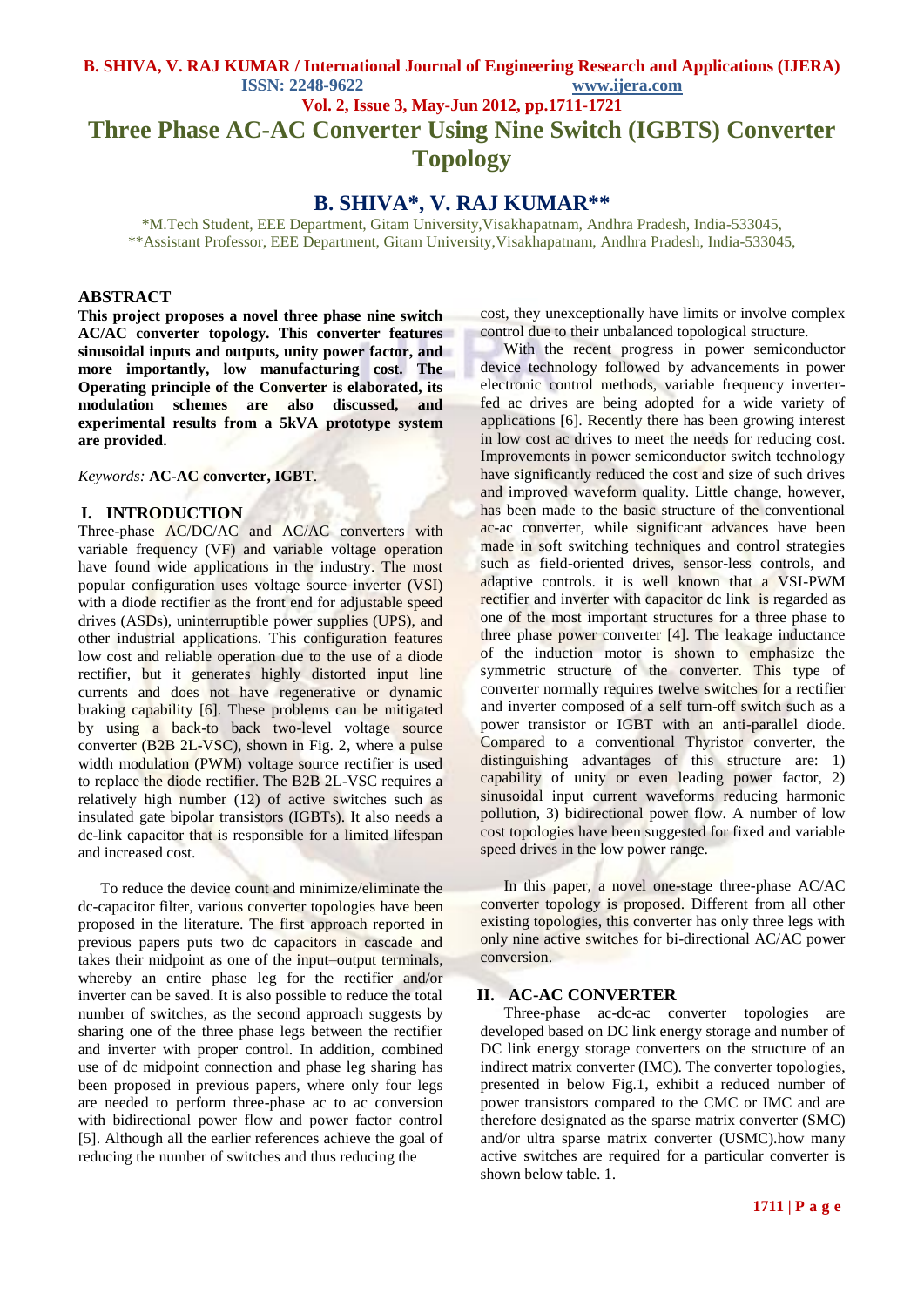### **B. SHIVA, V. RAJ KUMAR / International Journal of Engineering Research and Applications (IJERA) ISSN: 2248-9622 www.ijera.com Vol. 2, Issue 3, May-Jun 2012, pp.1711-1721**



Fig.1 Classification of AC-AC converter topologies.

| Converter<br>type | <b>Transistors</b> | Diodes | Isolated driver<br>potentials |
|-------------------|--------------------|--------|-------------------------------|
| <b>CMC</b>        | 18                 | 18     | 6(CC), 9(CE)                  |
| <b>IMC</b>        | 18                 | 18     |                               |
| <b>SMC</b>        | 15                 | 18     |                               |
| <b>VSMC</b>       | 12                 | 30     | 10                            |
| <b>USMC</b>       |                    | 18     |                               |

Table.1 Realization effort of different matrix converter topologies

#### *2.1 Back-to-Back Two Level VSC*

These converters may also be regarded as topologies with a saved number of switches, despite their employment of a large number of diodes. Unlike VSCs that inevitably require the dc-link stage, the matrix converter presents a radical change in topology and directly converts a fixed ac input voltage to an adjustable ac output voltage. It features sinusoidal input–output, controllable power factor, and is capable of bidirectional energy transfer from the supply to the load or vice versa. Since there is no dc link circuit, the dc capacitor in the VSC is not necessary here, leading to cost reduction as well as improved reliability and longevity. However, the conventional matrix converter (CMC) normally requires 18 active switches and its switching scheme is complex.





The high semiconductor cost and complex control have made this topology less attractive. Similar to the situation of VSCs, efforts to reduce the number of active switches for a matrix converter have been made in recent publications, where a couple of topological variants such as the sparse matrix converter (SMC) were proposed. The SMC provides equivalent functionality to the CMC. It

employs 15 switches with the semiconductor cost still higher than that of the B2B 2 L-VSC.

| Switching<br>states | $S_1$ | $S_2$ | $S_3$ | $S_4$ | $V_{AN}$ | $V_{XN}$ |
|---------------------|-------|-------|-------|-------|----------|----------|
|                     | On    | Off   | On    | Off   | đ        |          |
|                     | Off   | On    | Off   | On    |          |          |
|                     | On    | Off   | Off   | On    | V,       |          |
|                     | Off   | On    | On    | Off   |          |          |

|                                                  | Table.2 Switching states and converter leg voltages for |  |  |  |
|--------------------------------------------------|---------------------------------------------------------|--|--|--|
| B <sub>2</sub> B <sub>2</sub> L-V <sub>S</sub> C |                                                         |  |  |  |

The reduction of the number of switches in the proposed converter topology imposes certain switching constraints for the switching pattern design. In the B2B 2L-VSC shown in Fig.2, the rectifier leg voltage *Van* , which is the voltage at node *A* with respect to the negative dc bus *N*, can be controlled 2 L-VSC .by switches *S*1 and *S*2 in the rectifier, whereas the inverter leg voltage *Vxn*  can be controlled by *S*3 and *S*4 in the inverter. This means that the rectifier and inverter leg voltages can be controlled independently. The B2B 2L-VSC has four switching states per phase, as defined in Table 2.

### **III. PROPOSED NINE SWITCH CONVERTER TOPOLOGY**

The figure below shows the proposed three-phase nine-switch converter topology. This converter has only three legs with three switches installed on each of them. The novelty here is that the middle switch in each individual leg is shared by both the rectifier and the inverter, thereby reducing the switch count by 33% and 50% in comparison to the B2B 2L-VSC and CMC, respectively. The input power is delivered to the output partially through the middle three switches and partially through a quasi-dc-link circuit. For the convenience of discussion, we can consider that the rectifier of the nineswitch converter is composed of the top three and middle three switches, whereas the inverter consists of the middle three and bottom three switches.



Fig.3 Proposed Nine-switch AC/AC converter with a quasi-dc link

The converter has two modes of operation: 1) constant frequency (CF) mode, where the output frequency of the inverter is constant and also the same as that of the utility supply, while the inverter output voltage is adjustable; and 2) VF mode, where both magnitude and frequency of the inverter output voltage are adjustable.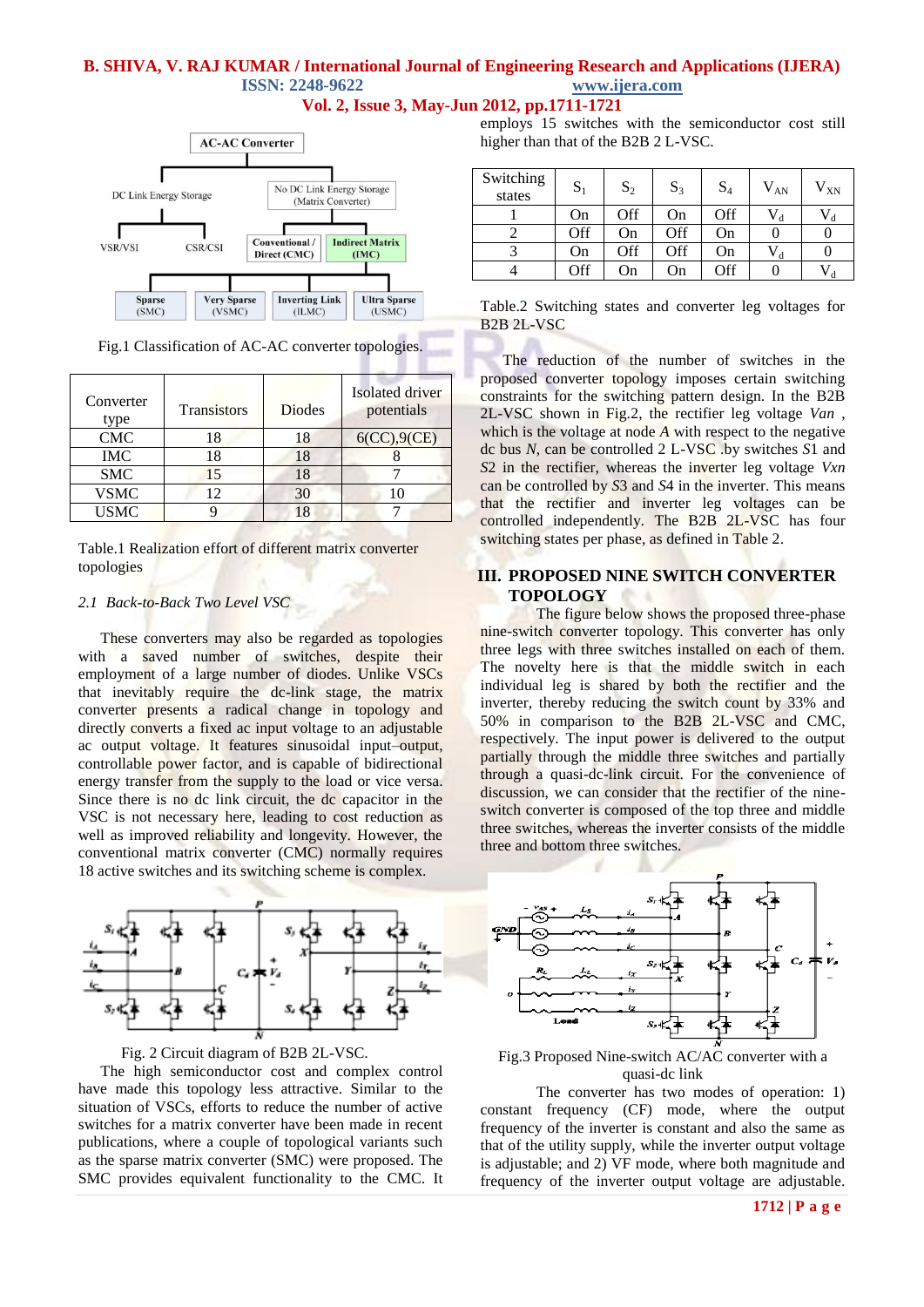#### **Vol. 2, Issue 3, May-Jun 2012, pp.1711-1721**

The CF-mode operation is particularly suitable for applications in UPS, whereas the VF mode can be applied to Variable-speed drives [6]. For the nine-switch topology, the control of the input and output voltages has to be accomplished through the three switches on each leg. Because the middle switches are shared by the rectifier and inverter, the proposed converter has only three switching states per phase, as listed in Table 3. It can be observed that switching state 4 for the B2B 2L-VSC does not exist in the nine-switch converter, which implies that the inverter leg voltage *VXN* cannot be higher than the rectifier leg voltage *VAN* at any instant. This is, in fact, the main constraint for the switching scheme design of the nine-switch converter.

The output voltage of the rectifier is ripple DC such type of ripples can be eliminated by using the modulation techniques the harmonics also reduced at the inverter output side.

| Switching<br>states | ו ט | $S_2$ | $S_3$ | $V_{AN}$ | $V_{XN}$ |
|---------------------|-----|-------|-------|----------|----------|
|                     | On  | On    | Off   | Vd       | Vd       |
|                     | Off | On    | On    |          |          |
|                     | Эn  | Off   | On    | Vd       |          |

Table. 3 Switching states and converter leg voltages for proposed topology.

#### *3.1 Voltage Source Inverters(VSI)*

The main objective of static power converters is to produce an ac output waveform from a dc power supply According to the type of ac output waveform, the topologies can be considered as voltage source inverters (VSIs), where the independently controlled ac output is a voltage waveform. These structures are the most widely used because they naturally behave as voltage sources as required by many industrial applications, such as adjustable speed drives (ASDs), which are the most popular application of inverters [4]. Similarly, these topologies can be found as current source inverters (CSIs), where the independently controlled ac output is a current waveform. These structures are still widely used in medium-voltage industrial applications, where highquality voltage waveforms are required.

There are namely two types of Voltage Source Inverters,

- 1) Single Phase VSI
	- a. Half Bridge VSI
	- b. Full Bridge VSI
- 2) Three Phase VSI

Single-phase VSIs cover low-range power applications and three-phase VSIs cover the medium- to high-power applications. The main purpose of these topologies is to provide a three-phase voltage source, where the amplitude, phase, and frequency of the voltages should always be controllable. Although most of the applications require sinusoidal voltage waveforms (e.g., ASDs, UPSs, FACTS, VAR compensators), arbitrary voltages are also required in some emerging applications (e.g., active filters, voltage compensators). Considering the advantages and the type of application needed three phase VSIs are most widely used, which is explained in detail in next section.

#### *3.2 Three Phase Voltage Source Inverters*

The standard three-phase VSI topology is shown in Fig.4 and the eight valid switch states are given in Table 4. As in single-phase VSIs, the switches of any leg of the inverter (S1 and S4, S3 and S6, or S5 and S2) cannot be switched on simultaneously because this would result in a short circuit across the dc link voltage supply. Similarly, in order to avoid undefined states in the VSI, and thus undefined ac output line voltages, the switches of any leg of the inverter cannot be switched off simultaneously as this will result in voltages that will depend upon the respective line current polarity [4]. Of the eight valid states, two of them (7 and 8 in Table 4) produce zero ac line voltages. In this case, the ac line currents freewheel through either the upper or lower components. The remaining states (1 to 6 in Table 4) produce non-zero ac output voltages. In order to generate a given voltage waveform, the inverter moves from one state to another.



Fig. 4 Three-phase VSI topology

| State                                                                        | State | $t_{ab}$          | $v_b$        | $v_{\alpha}$ | Space Vector      |
|------------------------------------------------------------------------------|-------|-------------------|--------------|--------------|-------------------|
| $_1$ , $_2$ , and $_6$ are on and $_4$ , $_5$ , and $_3$ are off             |       | v                 | O            | $-v$         | $V_1 = 1 + 0.5$   |
| $_2$ , $_3$ , and $_1$ are on and $_5$ , $_6$ , and $_4$ are off             | 2     | 0                 | $\mathbf{v}$ | $-v$         | $V_2 = j1.155$    |
| $_3$ , $_4$ , and $_2$ are on and $_6$ , $_1$ , and $_5$ are off             | 3     | $-\boldsymbol{v}$ | $\mathbf{v}$ | 0            | $V_3 = -1 + j0.5$ |
| $_4$ , $_5$ , and $_3$ are on and $_1$ , $_2$ , and $_6$ are off             | 4     | $=$ Ü             | 0            | v            | $V_4 = -1 - j0.5$ |
| $_5$ , $_6$ , and $_4$ are on and $_2$ , $_3$ , and $_1$ are off             | 5     | 0                 | $-i$         | v            | $V_5 = -j1.155$   |
| $_{6}$ , $_{1}$ , and $_{5}$ are on and $_{3}$ , $_{4}$ , and $_{2}$ are off | 6     | v                 | $_{-1}$      | 0            | $V_t = 1 - 0.5$   |
| $_1$ , $_3$ , and $_5$ are on and $_4$ , $_6$ , and $_2$ are off             | 7     | 0                 | 0            | 0            | $V_2=0$           |
| $_4$ , $_6$ , and $_2$ are on and $_1$ , $_3$ , and $_5$ are off             | 8     | Ō                 | 0            | 0            | $V_{\rm g}=0$     |

Table 4 Valid switching states for a three-phase VSI

Thus the resulting ac output line voltages consist of discrete values of voltages that are Vi , 0, and -Vi for the topology shown in Fig. 4. The selection of the states in order to generate the given waveform is done by the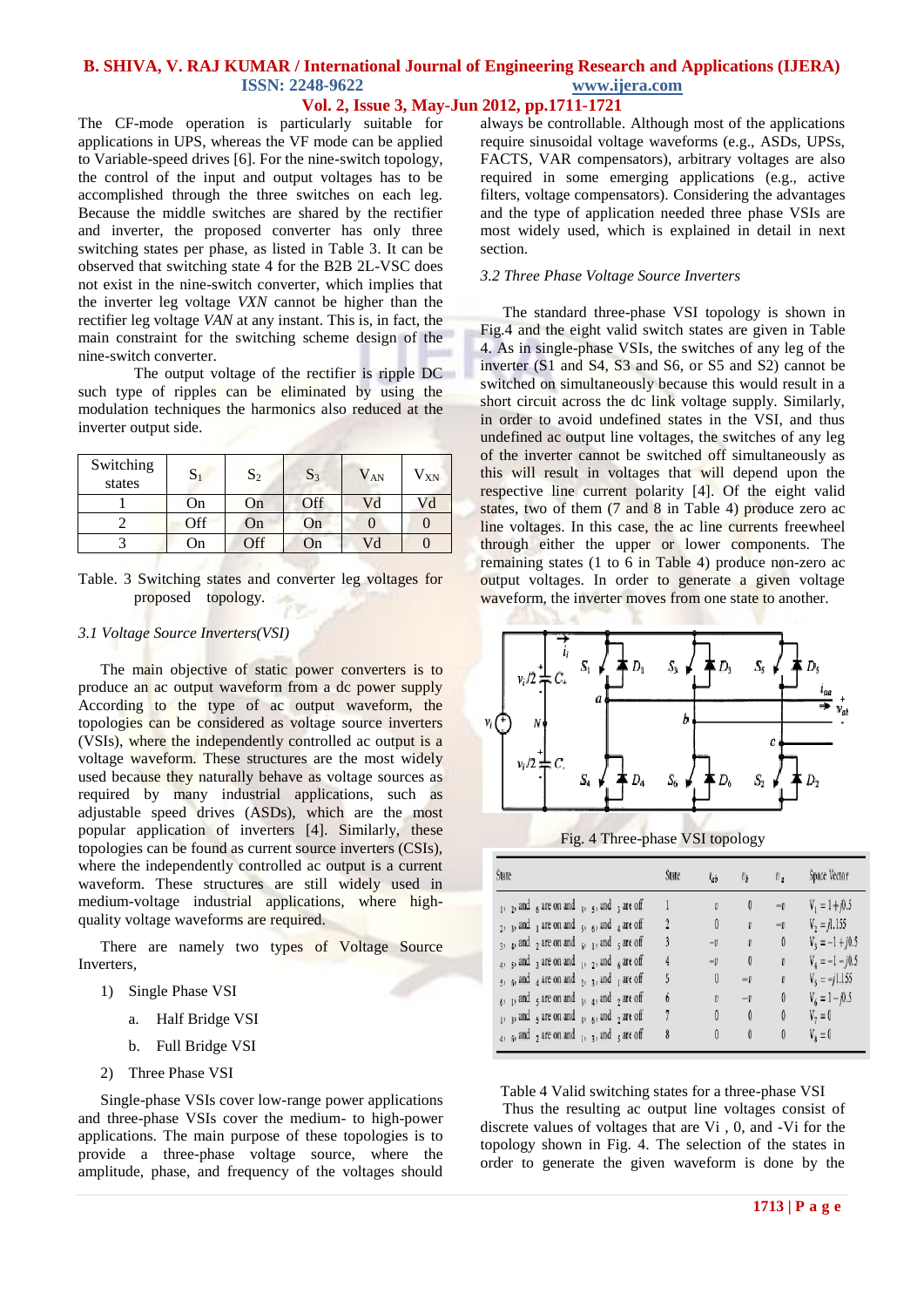### **Vol. 2, Issue 3, May-Jun 2012, pp.1711-1721**

modulating technique that should ensure the use of only the valid states.

#### *3.3 Pulse Width Modulation in Inverters*

Output voltage from an inverter can also be adjusted by exercising a control within the inverter itself. The most efficient method of doing this is by pulse-width modulation control used within an inverter. In this method, a fixed dc input voltage is given to the inverter and a controlled ac output voltage is obtained by adjusting the on and off periods of the inverter components [4]. This is the most popular method of controlling the output voltage and this method is termed as Pulse-Width Modulation (PWM) Control. The different PWM techniques are as under:

- (a) Single-pulse modulation
- (b) Multiple pulse modulation
- (c) Sinusoidal pulse width modulation(SPWM)

#### *3.3.1 SPWM for Three Phase VSI*

This is an extension of the one introduced for singlephase VSIs. In this case and in order to produce 120<sup>°</sup> outof-phase load voltages, three modulating signals that are  $120^{\circ}$  out of phase are used. Fig.5 shows the ideal waveforms of three-phase VSI SPWM [4]. In order to use a single carrier signal and preserve the features of the PWM technique, the normalized carrier frequency *m<sup>f</sup>* should be an odd multiple of 3. Thus, all phase voltages  $(V_{aN}$ ,  $V_{bN}$ , and  $V_{cN}$ ) are identical but 120<sup>°</sup> out of phase without even harmonics; moreover, harmonics at frequencies a multiple of 3 are identical in amplitude and phase in all phases. For instance, if the ninth harmonic in phase *aN* is

$$
V_{aN9}(t) = v^{\prime\prime} \sin(9\omega t) \tag{1}
$$

The ninth harmonic in phase *bN* will be

$$
V_{bN9}(t) = v^A{}_{9}sin(9\omega t - 120\omega)
$$
  
= v^A{}\_{9}sin(9\omega t - 1080\omega)  
= v^A{}\_{9}sin(9\omega t) (2)

Thus, the ac output line voltage  $V_{ab} = V_{aN} - V_{bN}$  will not contain the ninth harmonic. Therefore, for odd multiple of 3 values of the normalized carrier frequency  $m_f$ , the harmonics in the ac output voltage appear at normalized frequencies  $f_h$  centered around  $m_f$  and its multiples, specifically, at

$$
h = lm_f \pm k \quad l=1,2,3
$$
 (3)

Where  $l = 1, 3, 5$  for  $k = 2, 4, 6$ ; and  $l = 2, 4, 6$  for  $k = 1, 5$ , 7; such that *h* is not a multiple of 3. Therefore, the harmonics will be at  $m_f \pm 2$ ,  $m_f \pm 4$ ... 2  $m_f \pm 1$ , 2  $\pm 5$ ...  $3 m_f \pm 2$ ,  $3 m_f \pm 4$ ...,  $4 m_f \pm 1$ ,  $4 m_f \pm 5$ ....

For nearly sinusoidal ac load current, the harmonics in the dc link current are at frequencies given by

$$
h = lm_f \pm k \pm 1 \qquad l=1,2 \tag{4}
$$

Where  $l = 0, 2, 4, \dots$  for k=1, 5, 7...and  $l = 1, 3, 5, \dots$  for k  $= 2, 4, 6, \ldots$  such that  $h = l * m_f \pm k$  is positive and not a multiple of 3. For instance, Fig. 5.5.1(h) shows the sixth harmonic (h = 6), which is due to  $h = (1 * 9) - 2 - 1 = 6$ .

The identical conclusions can be drawn for the operation at small and large values of  $m_f$  as for the singlephase configurations. However, because the maximum amplitude of the fundamental phase voltage in the linear region  $(m_a \leq 1)$  is  $vi/2$ , the maximum amplitude of the fundamental ac output line voltage is  $v^{\lambda}$ <sub>ab1</sub> =  $(\sqrt{3}vi)/2$ .

Therefore, we can write,

$$
\mathbf{v}^{\prime\prime}{}_{\mathbf{a}\mathbf{b}1} = \mathbf{m}_a \left( \sqrt{3} \mathbf{v} \mathbf{i} \right) / 2. \quad 0 < \mathbf{m}_a < 1 \tag{5}
$$

To further increase the amplitude of the load voltage, the amplitude of the modulating signal  $v^c$  can be made higher than the amplitude of the carrier signal *v^Δ*, which leads to over modulation. The relationship between the amplitude of the fundamental ac output line voltage and the dc link voltage becomes nonlinear as in single-phase VSIs. Thus, in the over modulation region, the line voltages range in

$$
(\sqrt{3} \nu i)/2 < v \wedge_{ab1} = v \wedge_{bc1} = v \wedge_{ca1} < (4/\Pi) (\sqrt{3} \nu i)/2
$$
 (6)

#### *3.4 Space Vector Pulse Width Modulation for 3-phase VSI*

The topology of a three-leg voltage source inverter is shown in Fig.6. Because of the constraint that the input lines must never be shorted and the output current must always be continuous a voltage source inverter can assume only eight distinct topologies [4]. These topologies are shown on Fig.6. Six out of these eight topologies produce a non zero output voltage and are known as non-zero switching states and the remaining two topologies produce zero output voltage and are known as zero switching-states.



Fig.6 Topology of a three-leg voltage source inverter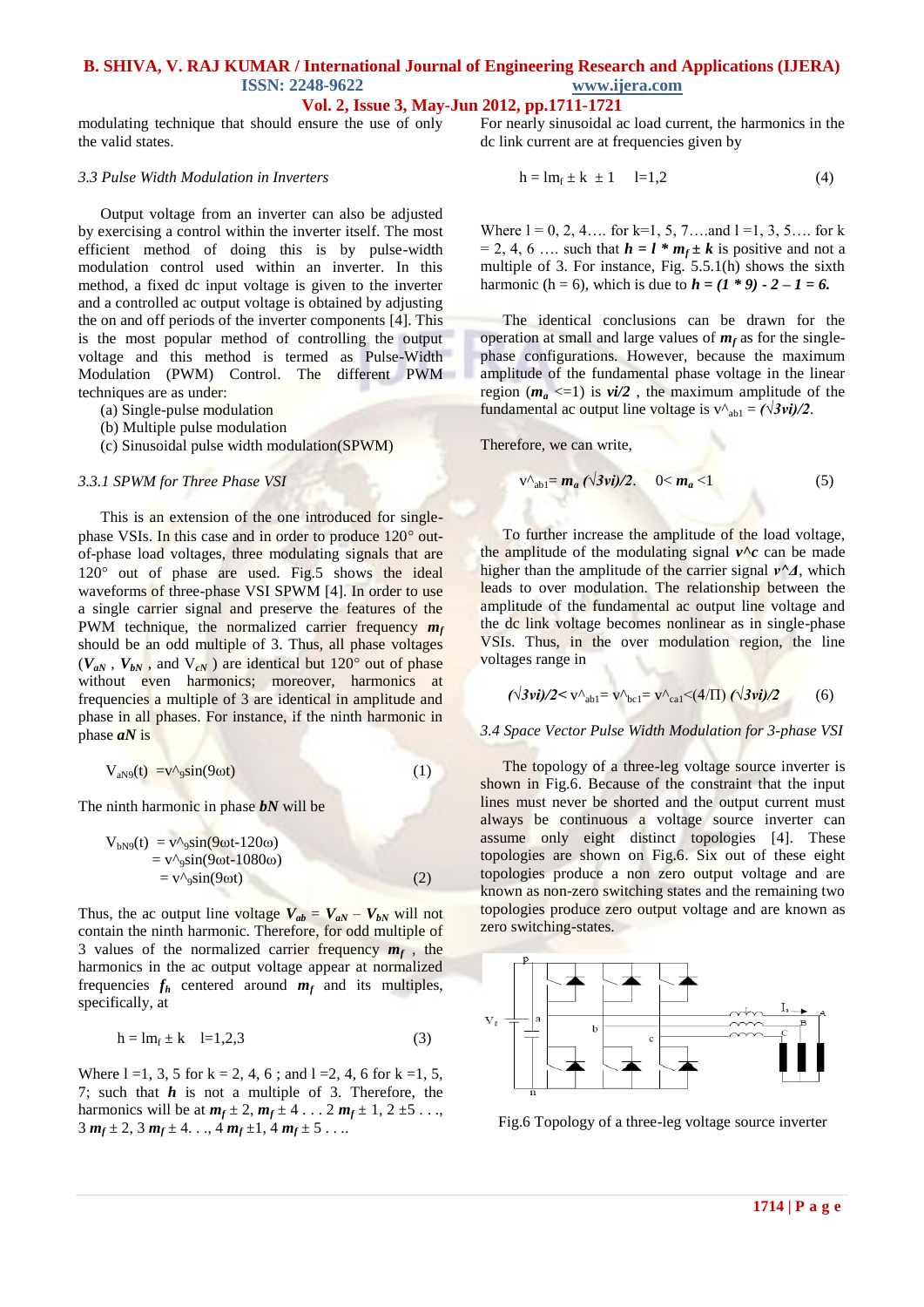

Fig. 5 The three-phase VSI. Ideal waveforms for the SPWM (ma =  $0.8$ , mf = 0.9): carrier and modulating signals; (b) switch S1 state; (c)switch S3 state; (d) ac output voltage; (e) ac output voltage spectrum; (f) ac output current; (g) dc current; (h) dc current spectrum; (i) switch S1 current; (j) diode D1 current.



Fig.7 Eight switching topology of voltage source inverter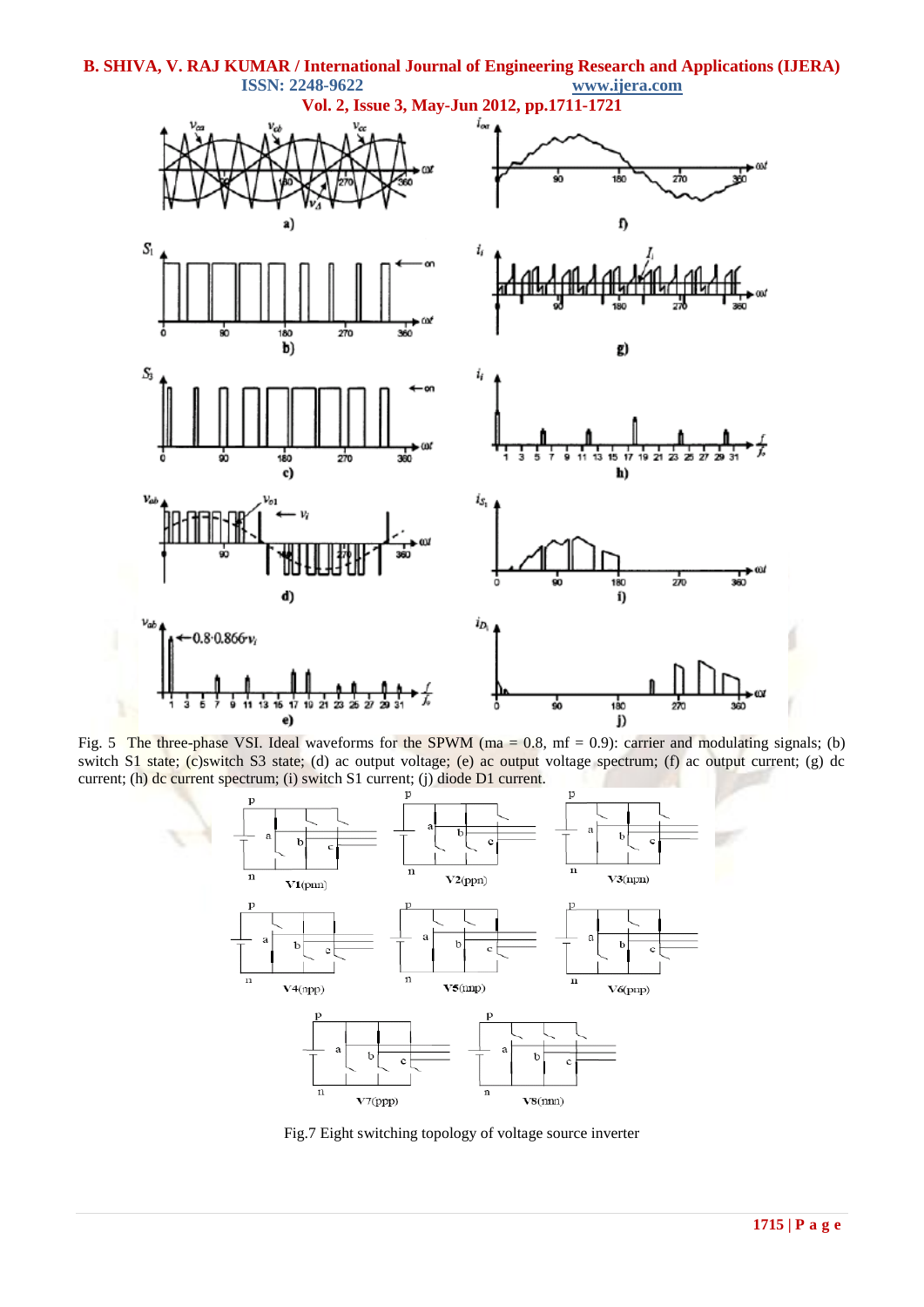### **Vol. 2, Issue 3, May-Jun 2012, pp.1711-1721**

#### *3.4.1 Voltage Space Vectors*

Space vector modulation (SVM) for three-leg VSI is based on the representation of the three phase quantities as vectors in a two-dimensional (α β**)** plane. This is illustrated here for the sake of completeness. Considering topology 1 of Fig.7, which is repeated in Fig.8 we see that the line voltages  $V_{ab}$ ,  $V_{bc}$ , and  $V_{ca}$  are given by

$$
V_{ab} = V_g
$$
  
\n
$$
V_{bc} = 0
$$
  
\n
$$
V_{ca} = -V_g
$$
\n(7)

This can be represented in the α β**,** plane as shown in Fig.9, where voltages *Vab*, *Vbc*, and *Vca* are three line voltage vectors displaced 120 in space. The effective voltage vector generated by this topology is represented as **V1** (pnn) in Fig.9. Here the notation "pnn" refers to the three legs/phases a,b,c being either connected to the positive dc rail (p) or to the negative dc rail (n). Thus "pnn" corresponds to "phase a" being connected to the positive dc rail and phases b and c being connected to the negative dc rail.



Fig.8 Topology1-V1 (pnn) of a voltage source inverter

*3.4.2 Representation of topology 1 in α-β plane*



Fig.9 Representation of topology 1 in the α-β plane

Proceeding on similar lines the six non-zero voltage vectors  $(V1 - V6)$  can be shown to assume the positions shown in Fig.10. The tips of these vectors form a regular hexagon (dotted line in Fig.10). We define the area enclosed by two adjacent vectors, within the hexagon, as a sector.

*3.4.3 Non zero voltage vectors in the α-β plane*



Fig.10 Non-zero voltage vectors in the α-β plane

Considering the last two topologies of Fig.7, which are repeated in Fig.11 for the sake of convenience, we see that the output line voltages generated by this topology are given by

$$
V_{ab} = 0
$$
  
\n
$$
V_{bc} = 0
$$
  
\n
$$
V_{ca} = 0
$$
\n(8)

These are represented as vectors, which have zero magnitude and hence are referred to as zero-switching state vectors or zero voltage vectors. They assume the position at origin in the αβ**,** plane as shown in Fig.12. The vectors **V1**-**V8** are called the switching state vectors (SSVs).



Fig.12 Representation of the zero voltage vectors in the α-β plane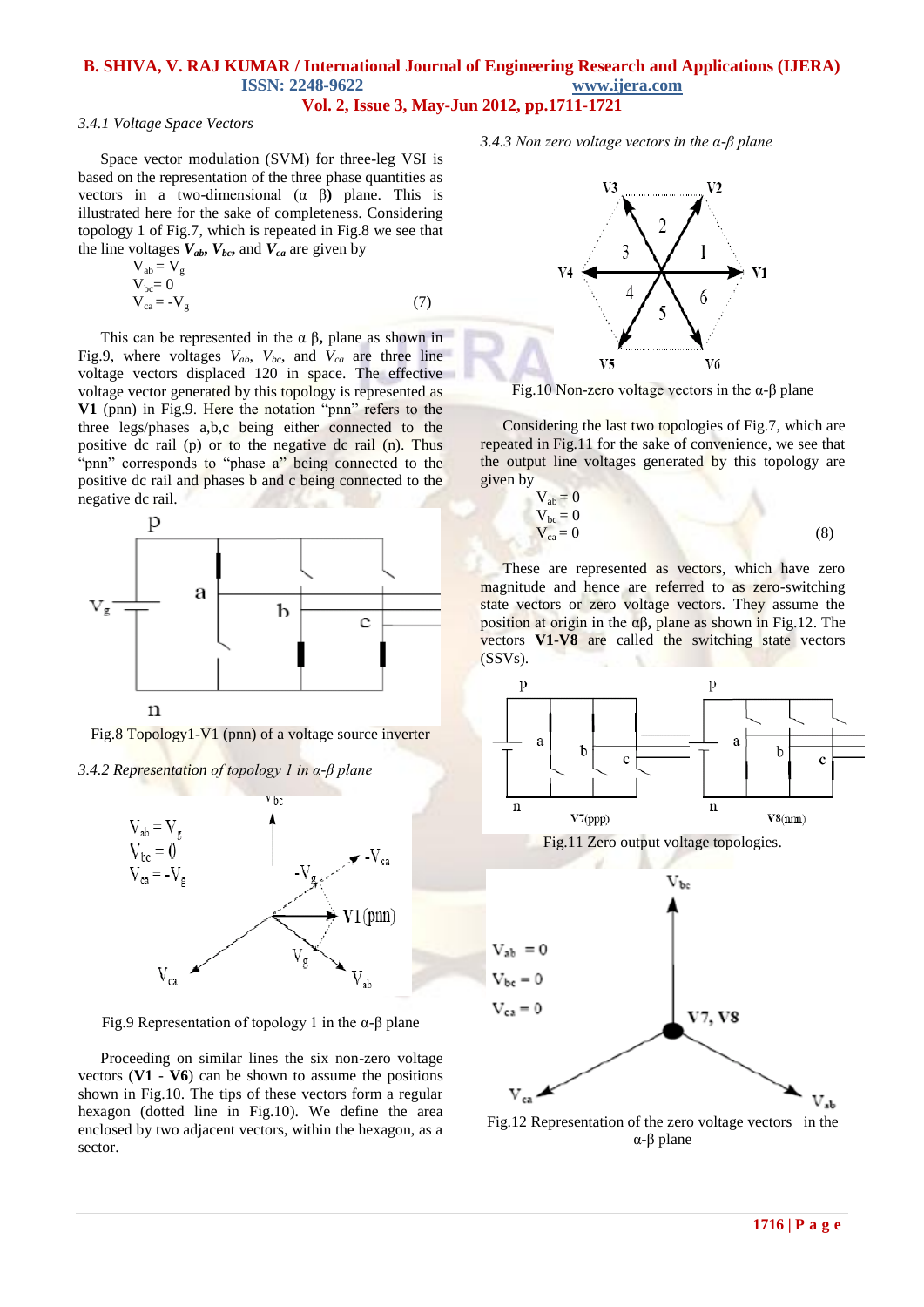### **B. SHIVA, V. RAJ KUMAR / International Journal of Engineering Research and Applications (IJERA) ISSN: 2248-9622 www.ijera.com Vol. 2, Issue 3, May-Jun 2012, pp.1711-1721**

#### **IV. SPACE VECTOR MODULATION**



Fig.13 Output voltage vector in the α-β plane

The space vector PWM (SVM) method is an advanced computation-intensive PWM method and is possibly the best among all the PWM techniques for variablefrequency drive applications. Because of its superior performance characteristics, it has been finding wide speed applications in recent years. The desired three phase voltages at the output of the inverter could be represented by an equivalent vector V rotating in the counter clock wise direction as shown in Fig.13. The magnitude of this vector is related to the magnitude of the output voltage (Fig.14) and the time this vector takes to complete one revolution is the same as the fundamental time period of the output voltage.



Fig.14 Output line voltages in time domain

Let us consider the situation when the desired line-toline output voltage vector **V** is in sector 1 as shown in Fig 6.5.3. . This vector could be synthesized by the pulsewidth modulation (PWM) of the two adjacent SSV's **V1**  (pnn) and **V2** (ppn), the duty cycle of each being d1 and d2, respectively, and the zero vector  $(\overline{V7(nnn)}/\overline{V8(npp)})$ of duty cycle d0:

$$
d_1V_1 + d_2V_2 = V = m V_g e^{j\epsilon} \tag{9}
$$
  
\n
$$
d_1 + d_2 + d_0 = 0 \tag{10}
$$

Where,  $0 \le m \le 0.866$  is the modulation index. This would correspond to a maximum line-to-line voltage of 1.0Vg, which is 15% more than conventional sinusoidal PWM as shown.



Fig.15 Synthesis of the required output voltage vector in sector 1

All SVM schemes and most of the other PWM algorithms use Eqns. (9) and (10) for the output voltage synthesis. The modulation algorithms that use nonadjacent SSV's have been shown to produce higher THD and/or switching losses and are not analyzed here, although some of them, e.g. hysteresis, can be very simple to implement and can provide faster transient response. The duty cycles d1, d2, and d0, are uniquely determined, and Eqns. (9) and (10) , the only difference between PWM schemes that use adjacent vectors is the choice of the zero vector(s) and the sequence in which the vectors are applied within the switching cycle.

The degrees of freedom we have in the choice of a given modulation algorithm is:

1) The choice of the zero vector; whether we would like to use **V7**(ppp) or **V8**(nnn) or both,

2) Sequencing of the vectors

3) Splitting of the duty cycles of the vectors without introducing additional commutations.

#### *4.1 Output voltages of three-phase inverter*

S1 through S6 are the six power transistors that shape the ouput voltages When an upper switch is turned on (i.e., a, b or c is "1"), the corresponding lower switch is turned off  $(i.e., a', b' or c' is "0").$ 

Eight possible combinations of on and off patterns for the three upper transistors  $(S_1, S_3, S_5)$ 

Line to line voltage vector  $[V_{ab} V_{bc} V_{ca}]^t$ 

$$
\begin{bmatrix} \mathbf{V}_{ab} \\ \mathbf{V}_{bc} \\ \mathbf{V}_{ca} \end{bmatrix} = \mathbf{V}_{dc} \begin{bmatrix} 1 & -1 & \mathbf{0} \\ \mathbf{0} & 1 & -1 \\ -1 & \mathbf{0} & 1 \end{bmatrix} \begin{bmatrix} \mathbf{a} \\ \mathbf{b} \\ \mathbf{c} \end{bmatrix}, \text{ where switching variable vector } [\mathbf{a} \ \mathbf{b} \ \mathbf{c}]^t
$$

$$
(11)
$$

Line to neutral (phase) voltage vector  $[V_{an} V_{bn} V_{cn}]^t$ 

$$
\begin{bmatrix} \mathbf{V}_{_{0n}} \\ \mathbf{V}_{_{bn}} \\ \mathbf{V}_{_{cn}} \end{bmatrix} = \frac{1}{3} \mathbf{V}_{_{dc}} \begin{bmatrix} 2 & -1 & -1 \\ -1 & 2 & -1 \\ -1 & -1 & 2 \end{bmatrix} \begin{bmatrix} \mathbf{a} \\ \mathbf{b} \\ \mathbf{c} \end{bmatrix}
$$
 (12)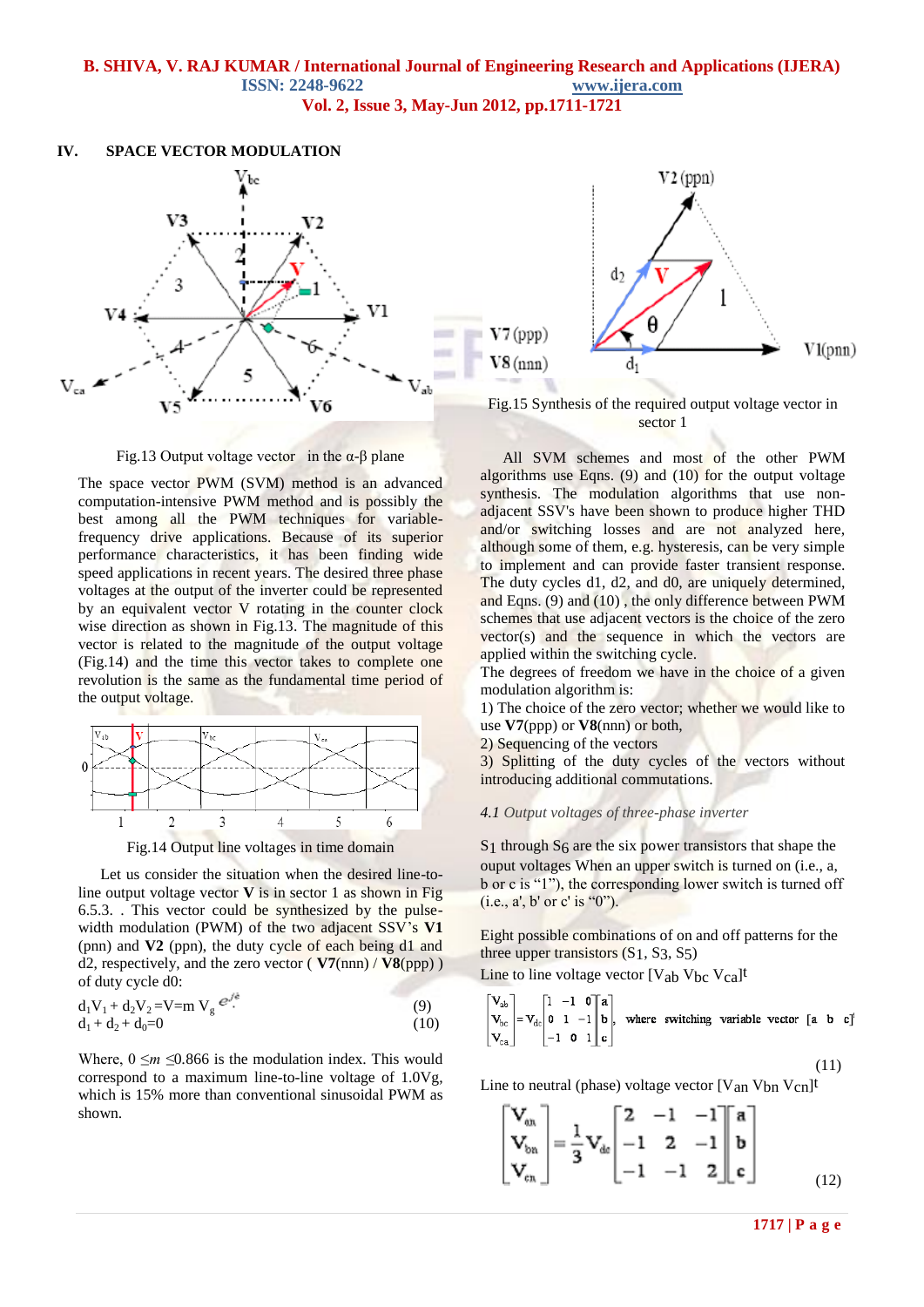### **Vol. 2, Issue 3, May-Jun 2012, pp.1711-1721**

#### *4.2 Basic switching vectors and Sectors*

- 6 active vectors  $(V_1, V_2, V_3, V_4, V_5, V_6)$
- 1. Axes of a hexagonal.
- 2. DC link voltage is supplied to the load.
- 3. Each sector (1 to 6): 60 degrees.
- Two zero vectors  $(V<sub>0</sub>, V<sub>7</sub>)$ 
	- 1. At origin
	- 2. No voltage is supplied to the load

### **V. MAT LAB SIMULINK OF THE SVM GENERATORS**

The Simulink scheme of the SVM generator is formed by seven subsystems disposed on the structure of the operating principle scheme, presented in fig.16, each of this having its own Simulink model. The below sections show the main blocks from the scheme, their role and the equations on which they were built [1].



Fig.16 Simulink scheme of SVM generator

This subsystem (Fig.7.1.2) realizes three sine waves with variable frequency and amplitude, which are out of phase with each other by 120 degrees, being composed of the sin phi  $0$ , sin phi 240 and sin phi 120 blocks  $[6]$ . These have Simulink schemes, which applied sin function, being different only from the applied phase shift (0, -120, 120).



Fig.17 The three phase sine generator-Simulink scheme

To write the equations of transformation  $abc - \alpha\beta$ , we apply the matrix of initial transformation Park  $P(\theta)$ , used for *abc-dqo* transformation Fig.18: The Simulink scheme for transform. *abc-*

$$
P(\theta) = \frac{2}{3} \begin{bmatrix} \cos \theta & \cos(\theta - \frac{2\pi}{3}) & \cos(\theta - \frac{4\pi}{3}) \\ -\sin \theta & -\sin(\theta - \frac{2\pi}{3}) & -\sin(\theta - \frac{4\pi}{3}) \\ \frac{1}{2} & \frac{1}{2} & \frac{1}{2} \end{bmatrix}
$$

which we rewrite for the angle  $\theta = 0$  and we obtain the matrix of Clarke transformation [3]. We make orthogonal the Clarke matrix (we divide every vector column through its norm) and we obtain the Concordia matrix of  $abc - \alpha \beta o$ transformation:



From the multiplication of [*Cc*] with the column vector with components *Va*, *Vb*, *Vc*, we obtain:

$$
V\alpha = \sqrt{(2/3)(Va - (1/2) Vb - (1/2) Vc)}
$$
(13)  

$$
V\beta = \sqrt{(2/3)(\left(\frac{\sqrt{3}}{2}\right)Vb - (\sqrt{3}/2)Vc)}
$$
(14)

relations which are presented in Simulink scheme in Fig. 18. The signal *Angle* is obtained when we apply  $arctg(V\beta/V\alpha)$ .



Fig.18 The Simulink scheme for transform. abc- $\alpha\beta$ 

The subsystem determines the sector (I, II, III, IV, V or VI) in which the voltage vector lies, comparing the signal *Angle* with the limits of every sector: (0, 60 0), (60 0, 120 0), (120 0, 180 0), (-180 0, -120 0), (-120 0, - 60 0), (-60 0, 0) and multiply the resultant signal by coefficient: 1, 2, 3, 4, 5, 6 so that the output signal is periodical, in six stages of amplitude.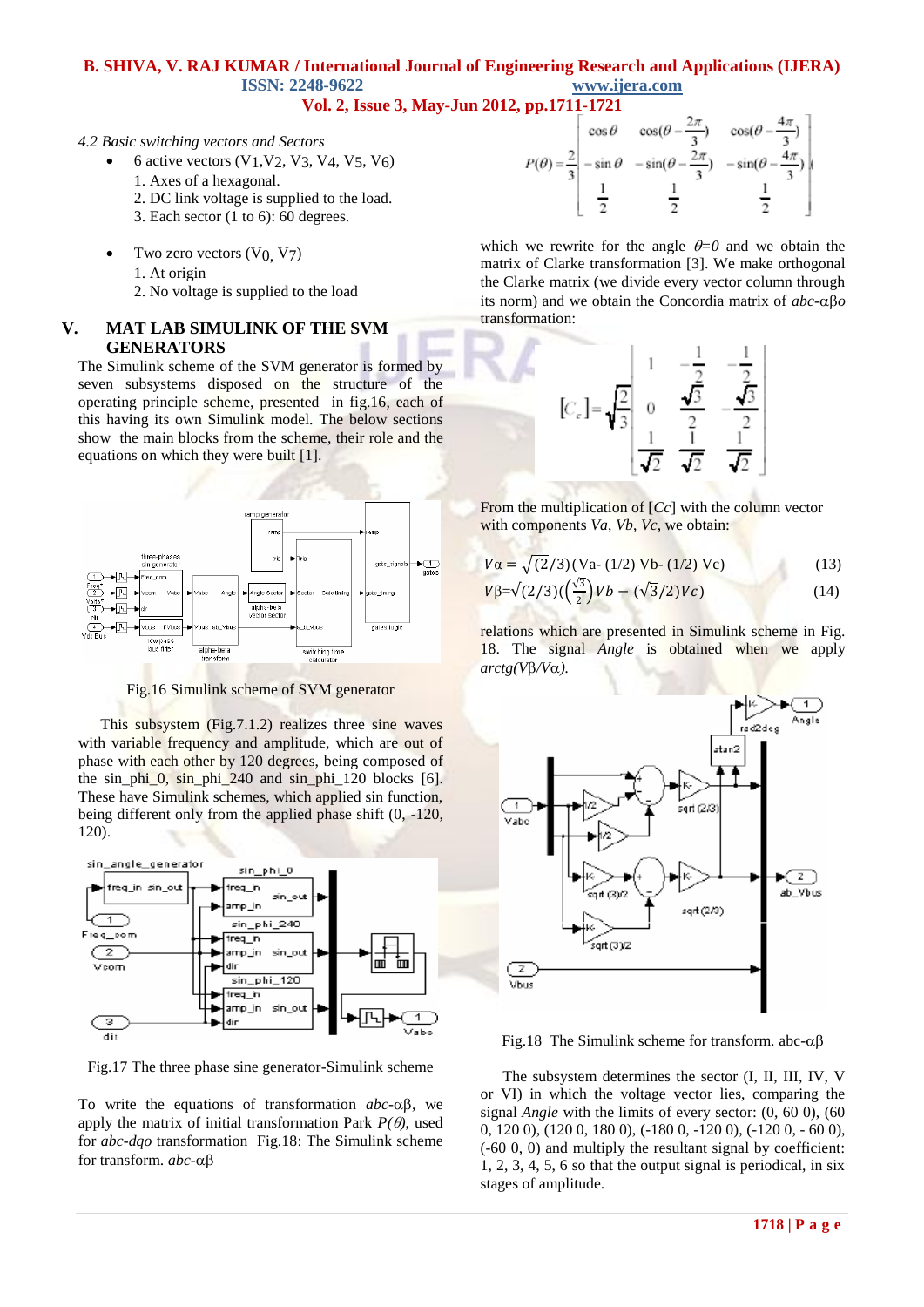### **Vol. 2, Issue 3, May-Jun 2012, pp.1711-1721**



Fig.19 The  $\alpha\beta$  vector sector – Simulink scheme

In Fig.19 the Simulink partial scheme of the subsystem for I and II sector and it is completed in the same way for the other sectors are represented.







Fig.21 The Logic Gates *5.1 Simulink components in SVM*

#### *Low pass bus filter:*

It is used to remove the fast transients from the DC bus voltage measurement. This measure is used to compute the voltage vector applied to the motor.

#### *- Transformation:*

It converts the variables from three phase to two phase quantities.

#### *Switching time calculator:*

To calculate the timing of the voltage vector applied to the motor.

#### *Gate logic:*

It receives the timing sequence from the switching time calculator and the ramp from the ramp generator. This block compares the ramp and the gate timing signals to activate the Inverter switches at the proper time.

#### *Zero order hold:*

It converts the sample signal to the continuous time signals.

#### *Rate transition:*

It transfer data from the output  $f_0$  a block operating at one rate to the input of another block operating at different rate.

#### *Saturation:*

It imposes lower and upper bounds on a signal.

#### *5.2 Simulation parameters*

 The performance of the proposed nine-switch converter topology is simulated with the Mat lab/Simulink software. In the simulation, the utility supply is rated at 230 V and 50 Hz with a. driving a three-phase *RL* load of  $RL = 8\Omega$  and  $LL = 2.5$  mH. The dc capacitor *Cd* is 6000 *μ*F. SVPWM method is used to modulate the converter for its superior performance. Over SPWM and higher dc voltage utilization the rectifier is controlled by a vector control scheme with unity power factor operation. The inverter output voltage is not detected, and therefore, is not tightly controlled. The switching frequency of both rectifier and inverter is 4500Hz and sampling time is Ts=20e-6.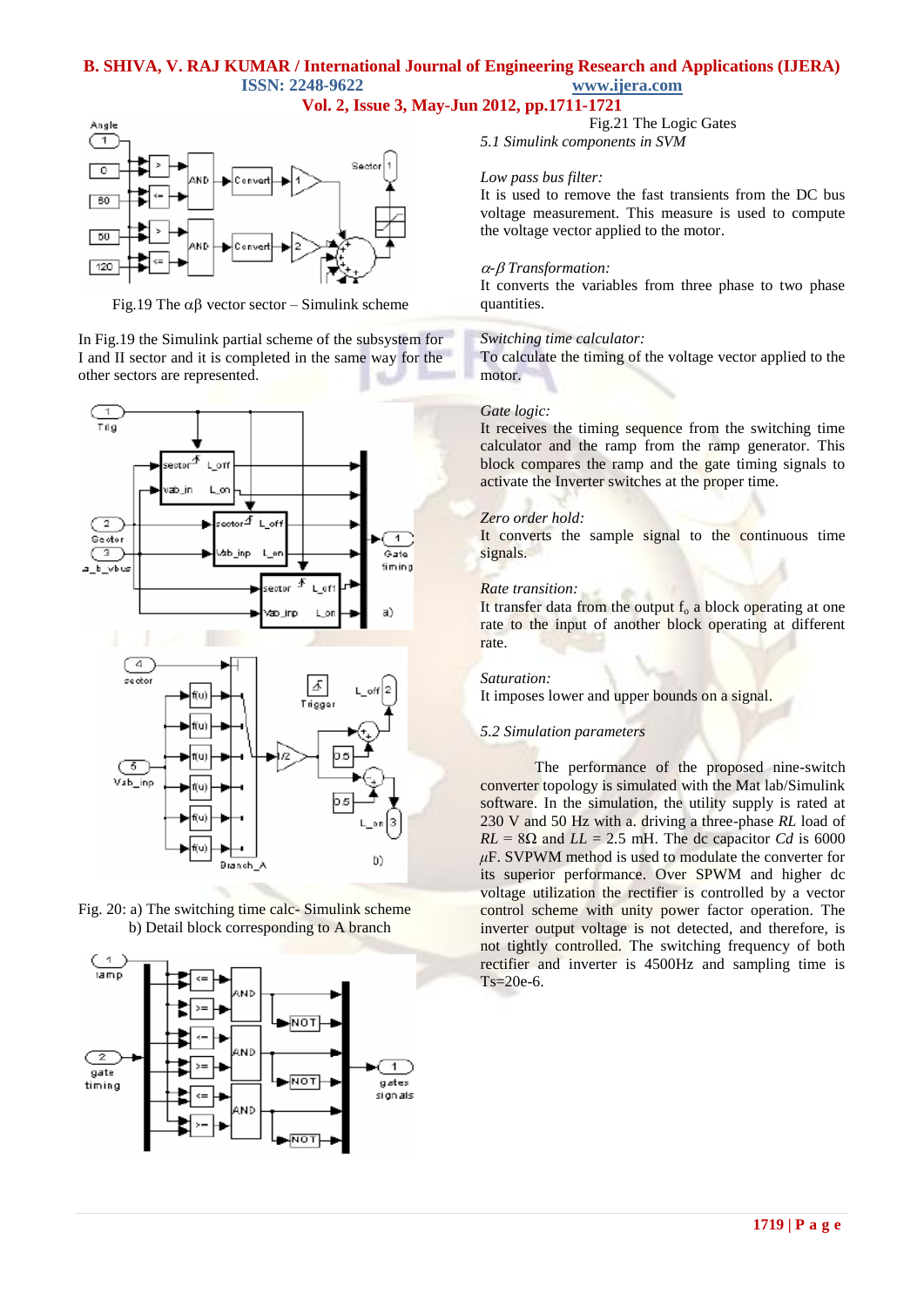

Fig.24 Three Phase Input Current

Fig.26 Pulses To IGBTS